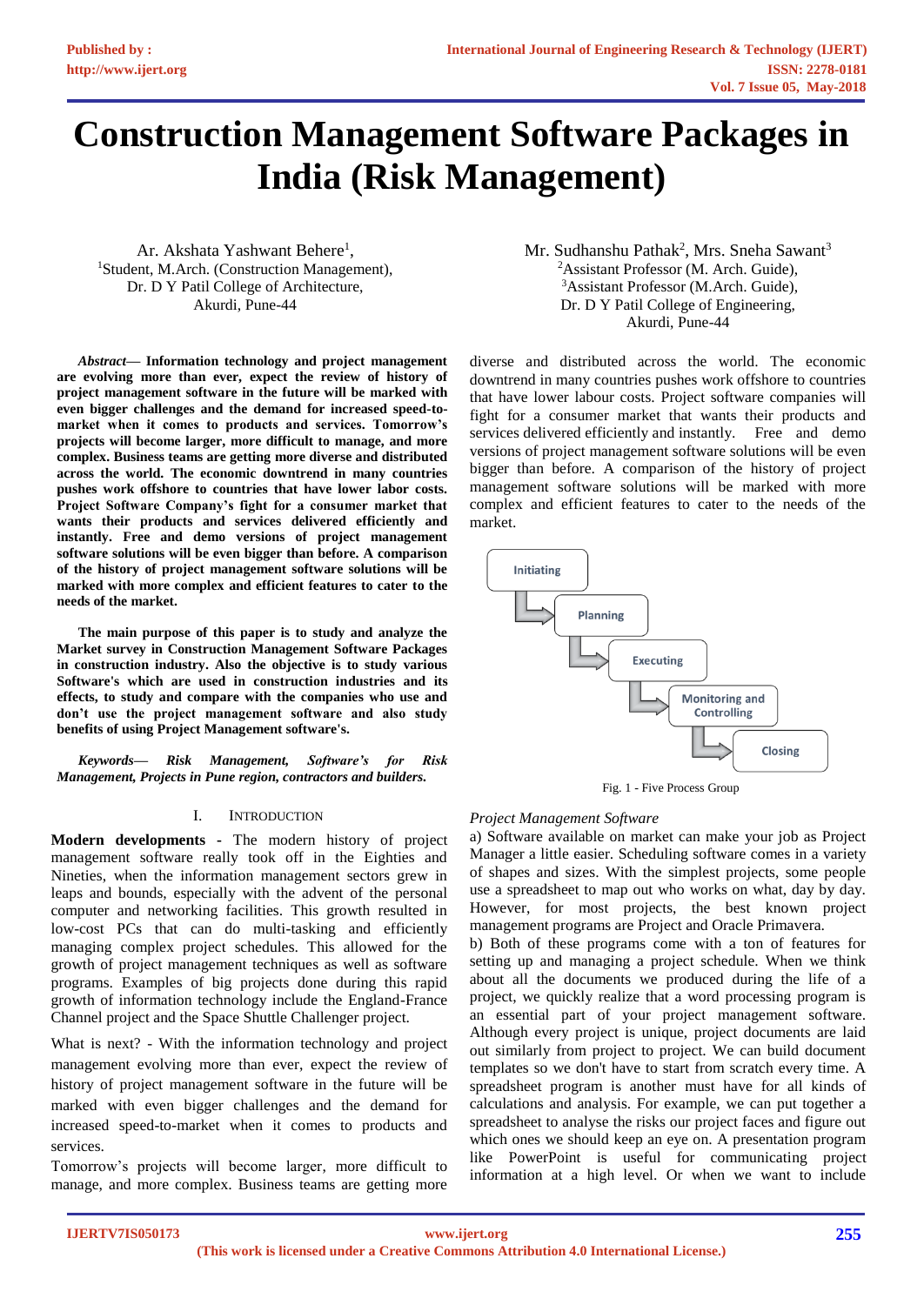information from a variety of other types of documents. Because a team of people work on a project we need some kind of tool for collaborating with others.

d) Basecamp and Microsoft SharePoint are two of the weboriented collaboration tools we can use to share files with others, keep track of issues, or even manage a workflow. If we work on very large projects, or in an organization that runs dozens or even hundreds of different projects at the same time, then we should considered enterprise project management software. Enterprise level software provides tools that allow us to find resources with the skills we need and see which resources are available when we need them.

e) It helps us track risks, issues, and other information. And even build document libraries so team members can easily find information they need.

# II. DATA COLLECTION

The following list of questionnaire was been circulated to all the Project manager of the contractors and the builders.

- 1. Name of the Project (Location, client name)
- 2. What are the most commonly risk occurred in the Project? (Type – Finance, construction, political, legal, environmental, social, technical, etc.)
- 3. What tools are often used for Risk identification, analysis, response, monitoring?
- 4. What type of actions is taken to reduce risk?
- 5. What is the proactive measure that you take ( avoid the risk, combat/reduce risk, use appropriate technology and working methods i.e. Techniques – Brainstorming, analysis of historical data for similar projects, use of checklist, or any other)
- 6. What type of software's do you use in the organizations? For designing, For planning and scheduling
- 7. Are there any software's used for risk management as such (e.g. Primavera, ERP, excel, etc.)
- 8. How is the data entered into it? Its results / outcomes in terms of graphs or charts?
- 9. Does the project require new technology or development of existing technology in terms of software's used?
- 10. Do you think that is there any need for any separate risk management software tool?

#### III. ANALYSIS AND PROPOSAL

## Tab. 1 : Analysis Of Case Study

| Firms /<br><b>Organization</b> | Software's used                                                      |       |  |  |
|--------------------------------|----------------------------------------------------------------------|-------|--|--|
|                                | Designing and planning & scheduling                                  | Risk  |  |  |
| • Rohan Builders               | AutoCAD, Stad-pro BIM<br>Primavera-P6 v8.3, High-rise,<br>MSP, ERP   |       |  |  |
| • Kolte Patil                  | External architecture<br>appointed - AutoCAD, MSP,<br><b>SAP ERP</b> |       |  |  |
| • Cushman & Wakefield          | AutoCAD, MSP                                                         | Excel |  |  |
| • B.G. Shirke                  | AutoCAD, MSP                                                         |       |  |  |
| Paranjape                      | Own designing team-<br>AutoCAD, MSP.                                 |       |  |  |

Proposal - From the case studies the findings which observed is that the organization / firm uses:

AutoCAD, Stad-pro BIM - For designing

MSP and ERP - For planning and scheduling

Excel - For handling the Risk problems.

•The reviews got from the meetings is that there should be certain well organized and managed structure in the firm so as to reduce the effects which are caused by the risk. Also a detailed risk analysis software is required since excel is not that dynamic.

•Primavera is actually a well-organized software, but there are very few technical users who handle this since this software is not that well-known thus not been implemented.

•Using Primavera P6 helps identify and mitigate risks in the course of planning, managing, and completing a project.

•Simply input your information, and wait for the software to determine if any problems exist. For example, worker shifts may be uncovered, have too many employees, or additional raw materials may be needed. This software can be used throughout an entire project, even large, multi-tier projects.

•It allows all involved in a project to carefully monitor resource availability and adjust such resources to meet project demands. Furthermore, software can help identify areas where resource costs may be reduced by analysing resource trends and costs.

•Tracking features allows users to rapidly generate reports, ensure all projects are completed as requested, and maintain baseline adherence.

•Some project may span large geographic areas, require hundreds of workers, and involve many different parties. It enables executive-level staff to communicate with other workers, project managers, and planners easily. Notes can be made to schedule in software to ensure all users see message.

•Breakdown Complex Projects - The size of a project can be overwhelming. It allows project managers to break large projects into smaller, achievable projects, tasks, and activities.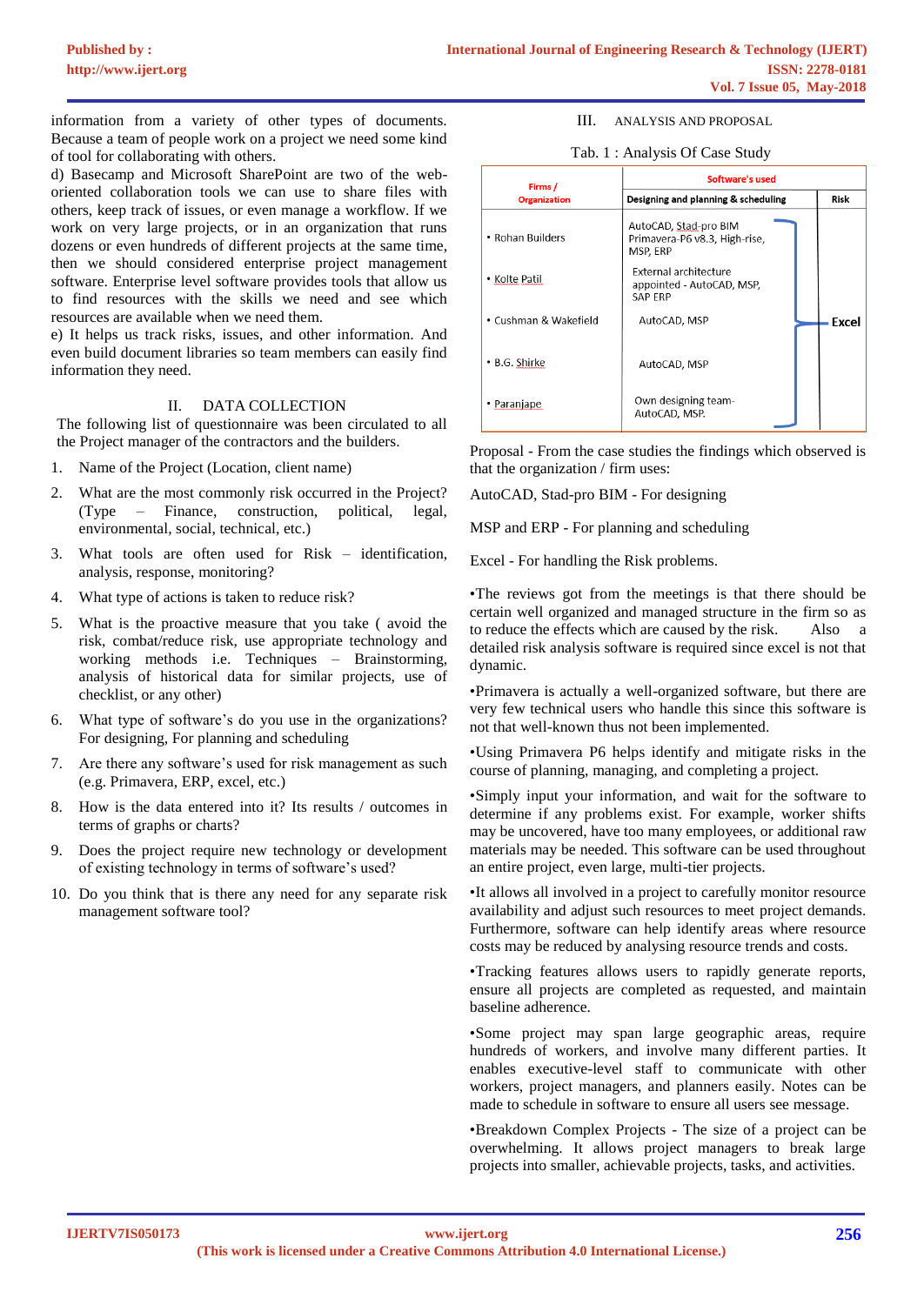

## **International Journal of Engineering Research & Technology (IJERT) http://www.ijert.org ISSN: 2278-0181 Vol. 7 Issue 05, May-2018**



**IJERTV7IS050173**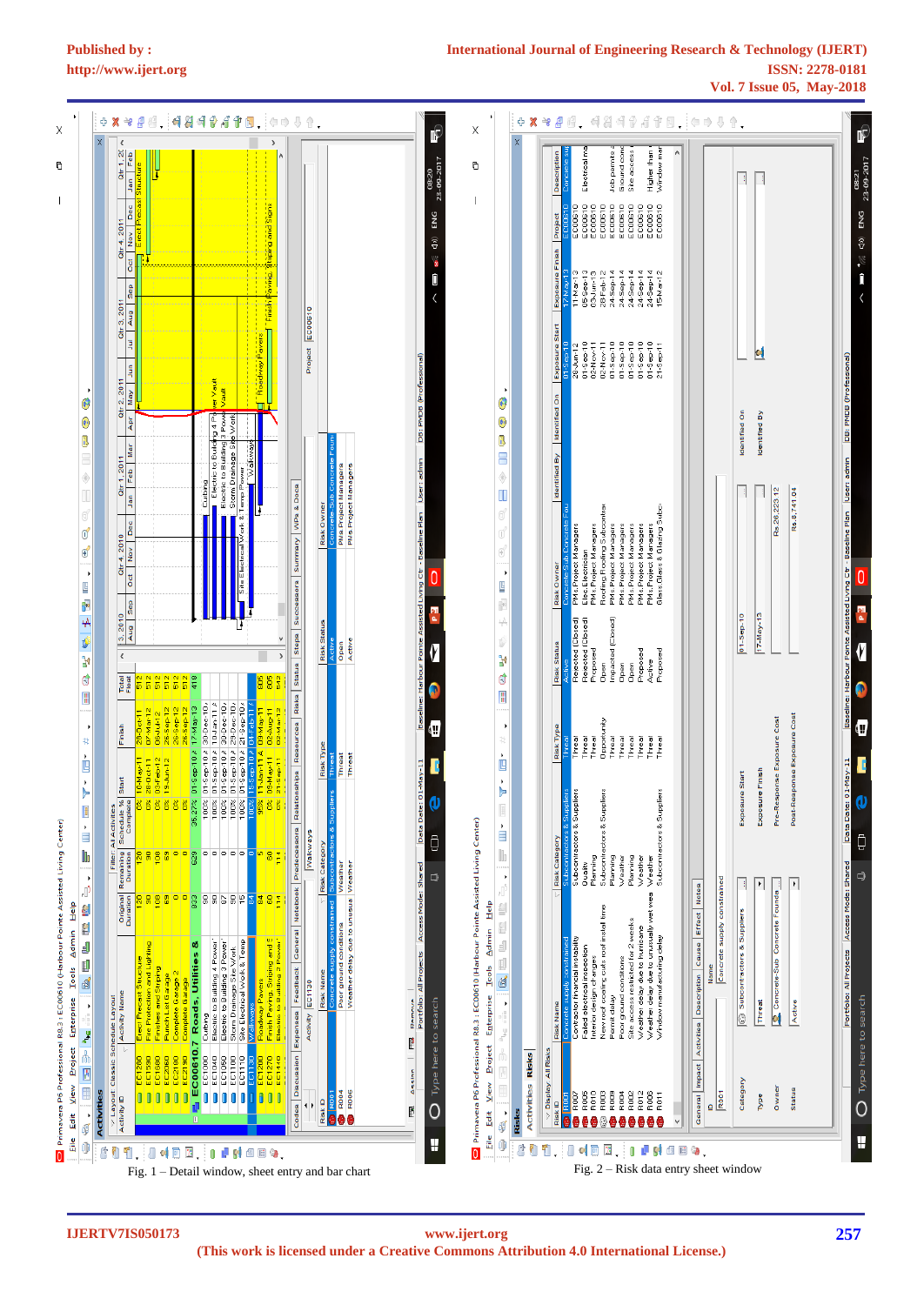**College** 

É

23-09-2017

 $\equiv$  (a) ENG

 $\overline{\overline{}}$ 

**NEGN** 

ė

Ξ

Ø

 $\overline{\mathbb{Q}}$ 

08:23



| Display: Current Project's Resources          |                                                |                      |                        |              |                      |
|-----------------------------------------------|------------------------------------------------|----------------------|------------------------|--------------|----------------------|
| Search                                        |                                                |                      |                        |              |                      |
| Resource ID                                   | <b>Resource Name</b>                           | <b>Resource Type</b> | <b>Unit of Measure</b> | Primary Role | Default Units / Time |
| <b>R</b> Elec                                 | Electrician                                    | Labor                |                        | Trades       | 8/d                  |
| Paint                                         | Painter                                        | Labor                |                        | Trades       | $8/$ d               |
| HVAC                                          | HVAC                                           | Lahor                |                        | Trades       |                      |
| Floor                                         | Floor and Carpet Layer                         | Labor                |                        | Trades       | 8/d                  |
| ¢<br>PMs                                      | Project Managers                               | Labor                |                        | Management   | 8/d                  |
| GenLabor                                      | Laborer-Construction                           | Labor                |                        | Trades       | 8/d                  |
| Landscaping                                   | Landscaping Subcontractor                      | Labor                |                        |              | 8/d                  |
| ٥<br>Concrete-Sub                             | Concrete Foundation Subcontractor              | Labor                |                        |              | 8/d                  |
| Ä<br>Plumb                                    | Plumber                                        | Lahor                |                        | Trades       | 8/d                  |
| ٨<br>Specialty Metals                         | Specialty Metal Fabricator Subcontractor Labor |                      |                        |              | 8/d                  |
| Ä<br>RCarp                                    | Rough Carpenter                                | Labor                |                        | Trades       | 8/d                  |
| $\overline{\mathbf{A}}_{\mathbf{q}}$<br>FCarp | Finish Carpenter                               | Labor                |                        | Trades       | 8/d                  |
| Milwork Carpentry                             | Milwork Subcontractor                          | Labor                |                        |              | 8/d                  |
| Thermal Protection                            | Thermal Protection Subcontractor               | Labor                |                        |              | 8/d                  |
| ۹<br>Roofing                                  | Roofing Subcontractor                          | Labor                |                        |              | 8/d                  |
| Ā<br>Glass                                    | Glass & Glazing Subcontractor                  | Labor                |                        |              | 8/d                  |
| ۳¢<br>Drywall                                 | Drwwall Subcontractor                          | Labor                |                        |              | 8/d                  |
| ٥<br>Finishes                                 | Finishes & Fit-out Subcontractor               | Labor                |                        |              | 8/d                  |
| Δ<br>Specialties                              | <b>FF&amp;E</b> Specialties                    | Labor                |                        |              | 8/d                  |
| ٨<br>Pools                                    | Pool Installation Subcontractor                | Labor                |                        |              | 8/d                  |
| Ä<br>Conveying-Sub                            | Conveying Subcontractor                        | Lahor                |                        |              | 8/d                  |
| Fire Suppression                              | Fire Suppression Subcontractor                 | Labor                |                        |              | 8/d                  |
| ğ,<br>Paving                                  | Paving & Roadways Subcontractor                | Labor                |                        |              | 8/d                  |
| Δ<br>Utilities                                | Utilities Subcontractor                        | Labor                |                        |              | 8/d                  |

Fig. 4 – Selection of Risk owner and current Project resources

Baselne Pla Baseline: Harbour Pointe Assisted Living Ctr -15-Dec-10A 23-Feb-11 A 24-Nov-10 A 26-Jan-11 A 12-Apr-11 A 05-May-11  $17$  Jun-11 22-Aug-11 11-Jul-11  $-$ Sen- $\overline{1}$ Start **Structure** Data Date: 01-May-11 Second Floor Slab & Collar Beam Second Floor Masonry Structure Fourth Floor Slab & Collar Beam Fourth Floor Masonry Structure Third Floor Slab & Collar Beam First Floor Masonry Structure Third Floor Masonry Structure Masonry Stair and Elevator Name Roof Slab Access Mode: Shared Activity I **Notes** Effect Activity D  $ECH30$ <br> $ECH30$ EC1240 EC1250  $\frac{1}{2}$ EC1140 EC1340 Cause Portfolio: All Projects Description Remov 畔 Activities Impact Assign ECOO610 EC00610 EC00610 EC00610 EC00810 EC00610 EC00610 EC00610 EC00610 Project General F П  $\blacksquare$  $\bullet$  $\blacksquare$  $\blacksquare$  $\blacksquare$  $\blacksquare$  $\blacksquare$ O

Fig.  $6$  – List of all activities in which risk occurs